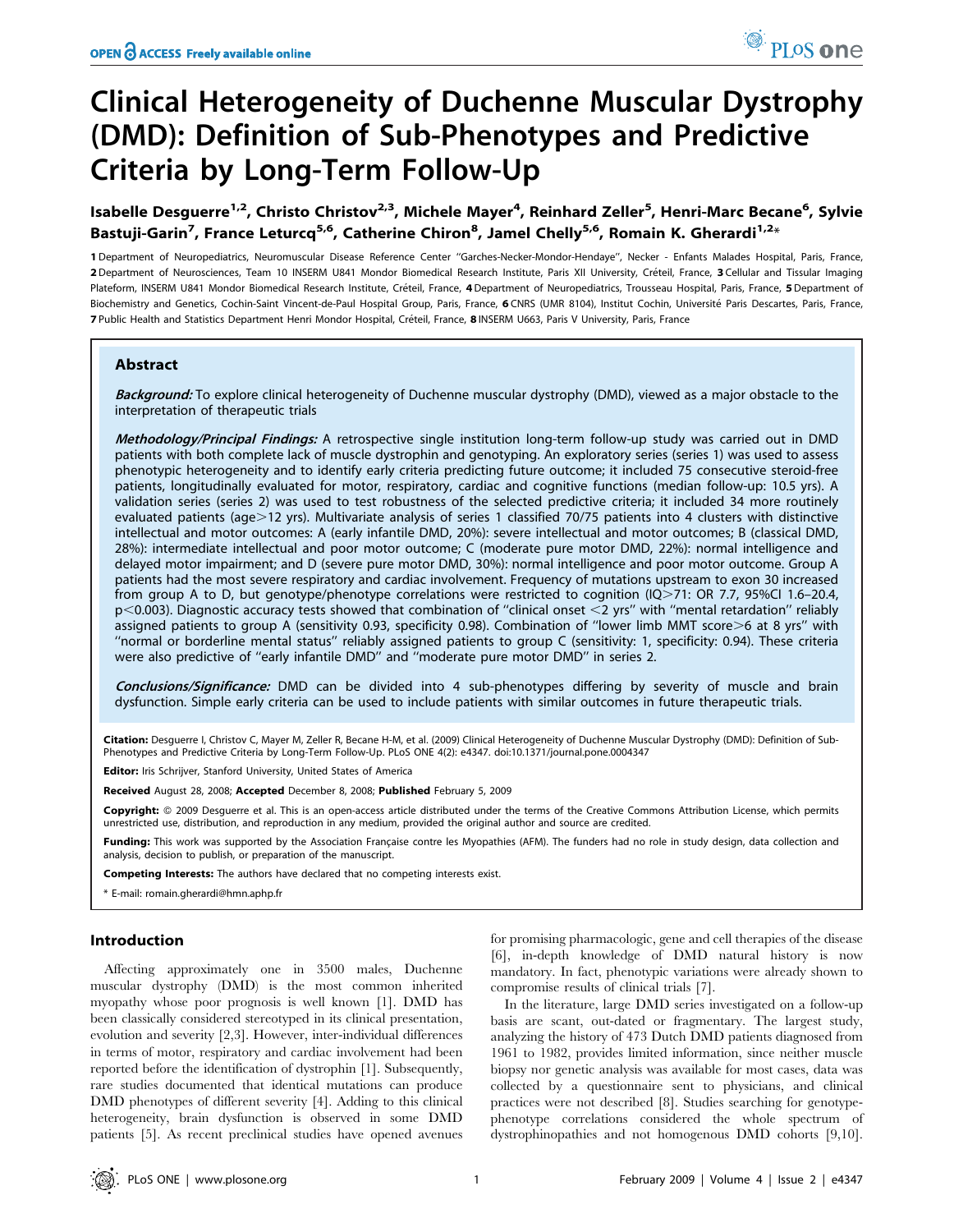Expectedly, inverse correlation was found between severity of disease and residual amount of dystrophin assessed by immunoblotting [10]. Studies comparing muscle testing scores in DMD patients are mostly cross-sectional [11–13]. Longitudinal evaluation has been limited to respiratory and cardiac functions studies which demonstrated the beneficial effects of ventilation support [14,15] and early angiotensin-converting enzyme inhibitor (ACEI) administration [16].

We report a comprehensive clinical analysis of 75 DMD patients (series 1), evaluated longitudinally by the same team over a mean follow-up of  $>10$  yrs. This analysis substantiates DMD's clinical heterogeneity and identifies 4 phenotypes with different outcomes that can be predicted by simple clinical indicators. The applicability of these indicators was successfully tested in a second series of 34 patients.

# Methods

#### Patients

DMD diagnosis was performed from 1990 to 2000 at Saint-Vincent-de-Paul hospital, Paris; in both series 1 and 2, inclusion criteria were: (i) absence of muscle dystrophin assessed by both immunohistochemistry (Dys1, 2, 3) and Western blot (dystrophin bands absent) (moAbs purchased from Novocastra, UK, see below); (ii) genotyping performed (laboratory of molecular genetics, Cochin hospital, Paris); (iii) follow-up  $\geq 4$  yrs by the same team.

Diagnosis and medical care of patients were standardized as recommanded by the French consortium on DMD management. Muscle biopsy was used to assess DMD diagnosis on the basis of histology, immunohistochemistry and Western blot. According to current rules in France, both children and parents gave written individual informed consent to participate to the clinico-genetic study and approval was obtained from the Assistance Publique-Hôpitaux de Paris (APHP) institutional ethics board (CPPRB of Cochin hospital).

#### Follow-up

Children from series 1 ( $n = 75$ ) were systematically evaluated every six months by a multidisciplinary team for motor, respiratory, cardiac, and nutritional status and remained steroidfree. Physiotherapy was performed 2–3 times per week. Lowerlimb contractures were prevented by nocturnal leg orthesis from age 6, and ultimately treated by tenotomy. Spinal arthrodesis was systematically performed from age 12. Respiratory care started when forced vital capacity (FVC) reached 1l or 30% of the theoretical value and included nocturnal monitoring of capillary  $PO_2$  and  $PCO_2$ , intermittent positive pressure ventilatory (IPPV) daily support, and nasal non invasive nocturnal ventilatory (NINV) support in case of abnormal blood gas levels. Cardiac echogram was performed yearly and myocardial scintigram immediately before surgery; ACEIs were administered when left ventricular ejection fraction (LVEF) reached 55%. Children from series 2  $(n = 34)$  were aged more than 12 yrs at data collection and had been evaluated and taken in charge at Necker hospital, Paris, using standard procedures.

## Clinical parameters

Initial exploration yielded 33 (out of 82) relevant items describing history of disease, muscle, cardiac, respiratory and cognitive functions, and genetics (Table 1).

Manual muscle testing (MMT) using the Medical Research Council (MRC) scale [14] was yearly performed, yielding upper limb (average value of  $2\times5$  muscles), lower limb ( $2\times4$  muscles) and

global  $(2\times9$  muscles) scores reported at ages 8 and 10. Respiratory function was yearly evaluated and 3 indices were derived from FVC, residual functional capacity (RFC), and residual volume (RV) expressed relative to theoretical values: (i) FVC decrease from 10 to 14 yrs  $(\Delta$ FCV); (ii) RFC plateauing (age of pulmonary growth arrest); (iii) onset of RV increase (age of involvement of expiratory muscles). Cardiac function was yearly assessed and the age at decrease of LVEF below 55% was considered. Body mass index determined at age 8 was classified as low, normal, or high according to reference curves [17]. Electroretinogram was scored as normal or abnormal.

Cognitive status was evaluated by both general intelligence assessment (IQ) and educational level. Wechsler Intelligence Scale [18] was used to measure, from age 6 to 10, verbal performance and full scale IQ. Patients were conventionally classified [18] as (I) severely mentally retarded when  $IQ$  was  $<50$  or impossible to assess because of pronounced behavioural disturbances; (II) mildly mentally retarded  $(50<$ IQ $<$ 70); (III) borderline  $(71<$ IQ $<$ 84); and  $(IV)$  normal  $(IO > 85$  or strictly normal academic level). Were also considered school delay; the maximal education level reached by patients, and the type of establishment attended according to the French educational model (Table 1).

#### Molecular and protein analyses

Muscle proteins were screened by immunihistochemistry and two multiplex Western blot analyses: (A) combination of Dys8/ 6C5 (NLC-DYS2/dystrophin C-ter), Cal3c/2A2 (NLC-CALP- $12A2/calpain$  3 exon 8),  $35DAG/21B5$  (NLC- $\gamma$ -SARC/ $\gamma$ -sarcoglycan), and Ham1/7B6 (NLC-Hamlet/dysferlin) monoclonal antibodies; (B) combination of Dys4/6D3 (NCL-DYS1/dystrophin rod domain), Calp3d/2C4 (NLC-CALP-2C4/calpain 3 exon 1), and ad1/20A6 (NCL-a-SARC/a-sarcoglycan) monoclonal antibodies (all from Novocastra).

Mutations were conventionally identified [19]. Deletions and duplications were detected by quantitative fluorescent-PCR using genomic DNA, and all other types of mutations were detected either by sequencing of all DMD gene exons and exon-intron junctions, or by systematic analysis of muscle dystrophin mRNA, using RT-PCR and sequencing of 14 amplified overlapping fragments. Abnormalities were substantiated by segregation analysis [19]. Altered transcripts were inferred from each mutation [20]. The four internal promoters of the dystrophin gene give rise to several transcripts. Splicing between promoter-specific first exons and exons 30, 45, 56, 63 generate respectively the dystrophin isoforms Dp260, Dp140, DP116, and Dp71. Mutations before exon 30 only affect full length dystrophin. In addition to it, the other isoforms are successively affected, as the mutation progresses after exon 29 towards the C terminus.

#### Statistical Analyses

To detect correlations between clinical variables and homogenous sub-groups of patients, we used non-linear Categorical Principal Component Analysis (CatPCA) [21], followed by Hierarchical Cluster Analysis (HCA) [22]. CatPCA benefits from optimal scaling, handles together nominal (e.g. initial symptoms), ordinal (e.g. cognitive status), and interval (e.g. age at ambulation loss) variables, and is suitable for data recorded with uncertain units (e.g. MMT scores) [21]. Analysis was performed with SPSS 11.0 software. Original variables were reduced to 2 principal components with Cronbach's  $\alpha \geq 0.70$  for each, allowing plotting of cases in a two dimensional space. Clusters were determined using Statgraphics Plus 5.0. Their stability was tested by 20 randomisations, each one providing a sample containing half of patients, and by repeating HCA on each sample; cases that did not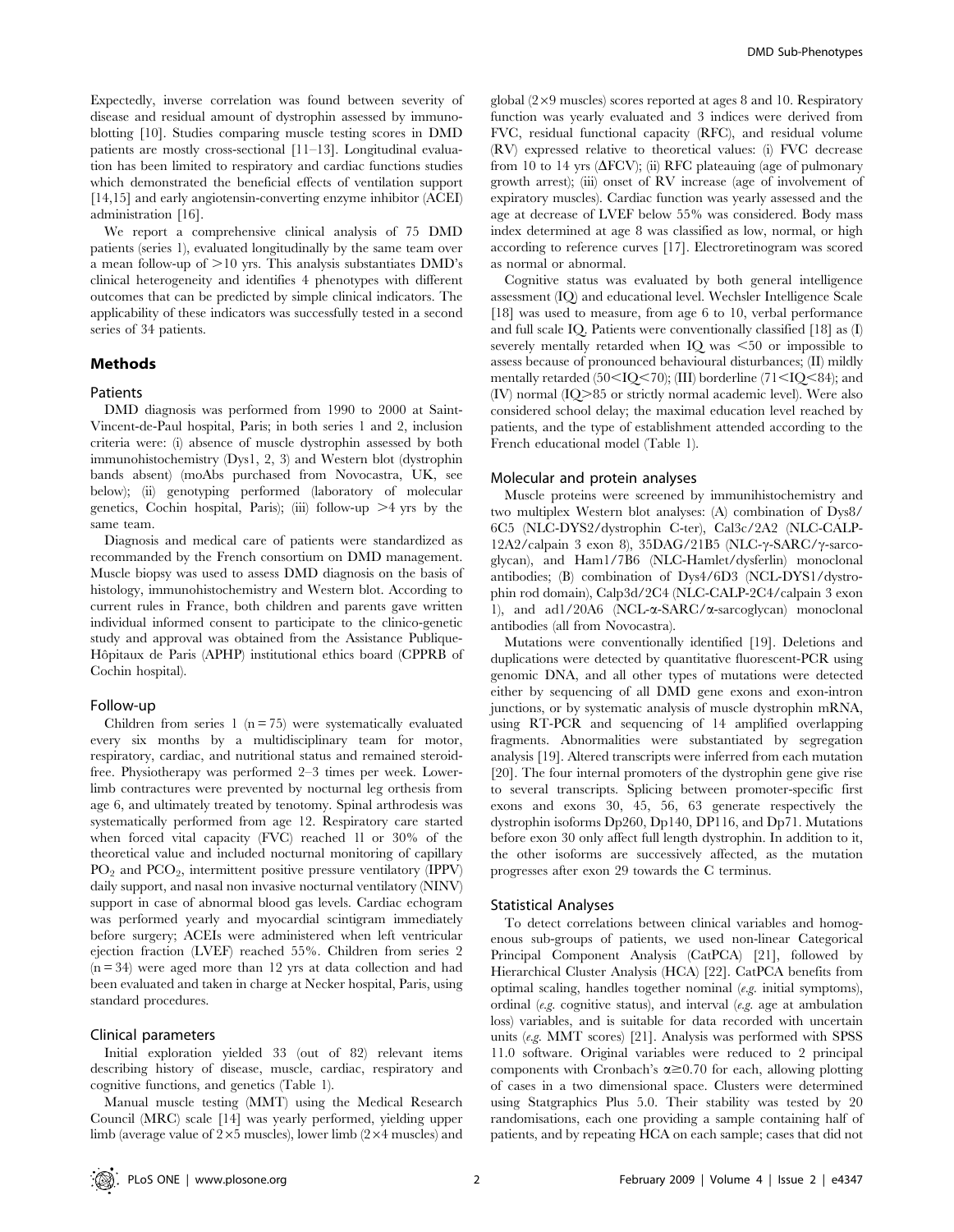|                    | -<br>`                                  |                                                 |                                           |                                          | J                               |                                 |                                          |                                     |                                       |                                            |                                                 |                                                   |                                          |
|--------------------|-----------------------------------------|-------------------------------------------------|-------------------------------------------|------------------------------------------|---------------------------------|---------------------------------|------------------------------------------|-------------------------------------|---------------------------------------|--------------------------------------------|-------------------------------------------------|---------------------------------------------------|------------------------------------------|
| History            | symptoms<br>Age at<br>initial<br>(yrs   | psychomotor<br>symptom:<br>delay (%)<br>Initial | abnormal<br>gait (%)<br>Initial           | symptom:<br>Initial<br>symptom:          | high CK (%)                     | diagnosis<br>Age at<br>(yrs)    | end-point<br>follow-up<br>Age at<br>(yrs | Age at first<br>(months)<br>walking | ambulation<br>Age at<br>loss of<br>ζ. | chair-ridden<br>becoming<br>Age at<br>(уrs | physiotherapy<br>beginning of<br>Age at<br>(yrs | CK level<br>ξ                                     | Phenotype<br>normal (%)<br>fat/thin/     |
| Cluster A $N = 14$ | $1.3 - 0.6$                             | 100                                             | $\circ$                                   |                                          |                                 | $4.1 \pm 2.1$                   | $13.5 + 3.7$                             | $20.0 + 7.9$                        | $9.0 + 1.6$                           | $8.4 \pm 1.5$                              | $4.5 + 2.0$                                     | 17765                                             | 50/29/21                                 |
| Cluster $B N = 19$ | $3.6 + 1.7$                             | Ξ                                               | 68                                        |                                          |                                 | $5.6 + 1.7$                     | $15.3 + 3.8$                             | $16.0 + 4.8$                        | $9.6 \pm 1.3$                         | $9.5 + 1.3$                                | $6.3 \pm 1.4$                                   | 8166                                              | 32/42/26                                 |
| Cluster $C$ N = 16 | $3.8 + 2.0$                             | $\circ$                                         | 44                                        | $\bar{u}$                                |                                 | $7.2 + 1.9$                     | $16.8 + 1.6$                             | $15.0 + 3.8$                        | $12.6 + 2.0$                          | $11.5 \pm 1.5$                             | $8.1 \pm 2.8$                                   | 9000                                              | 12/69/19                                 |
| Cluster $D N = 21$ | $3.3 \pm 1.72$                          | $\circ$                                         | 33                                        | G                                        |                                 | $4.5 + 1.9$                     | $5.7 \pm 3.4$                            | $16.0 \pm 3.4$                      | $10.0 + 1.4$                          | $0.0 + 0.0$                                | $5.4 \pm 1.7$                                   | 9566                                              | 29/38/33                                 |
| Overall N = 75     | $3.0 - 1.86$                            | 24                                              | 59                                        | $\overline{\bullet}$                     |                                 | $5.3 + 2.1$                     | $15.4 + 3.4$                             | $16.8 + 5.1$                        | $10.3 + 1.9$                          | $9.5 + 1.7$                                | $6.0 - 2.3$                                     | 9680                                              | 32/40/28                                 |
| Muscle function    | muscles at<br>MMT9<br>8 yrs             | limbs at<br>lower<br>8 yrs<br>MMT               | limbs at<br>upper<br>8 yrs<br><b>NINT</b> | MMT from 9<br>muscles at<br>10 yrs       | MMT lower<br>limbs at<br>10 yrs | MMT upper<br>limbs at<br>10 yrs | <b>Testing of</b><br>10 yrs              | limbs<br>(yrs<br>quadriceps at      | contractures<br>Age lower             | scoliosis<br>(yrs<br>Age                   | <55% before<br>10 yrs (%)<br><b>LEFVG</b>       | at 10 years<br>capacity<br>Vital<br>(96)          | Age abnormal<br>volume (yrs)<br>residual |
| Cluster A $N = 14$ | $6.5 + 0.7$                             | $6.7 \pm 1.5$                                   | $6.3 + 0.9$                               | $5.5 \pm 1.0$                            | $4.8 + 1.0$                     | $6.1 \pm 1.1$                   | $2.1 \pm 0.4$                            | $6.3 \pm 1.4$                       |                                       | $11.6 + 2.0$                               | 37                                              | $65 \pm 16$                                       | $8.9 + 1.5$                              |
| $Cluster B N = 19$ | $6.1 \pm 2.4$                           | $6.2 \pm 2.5$                                   | $6.0 + 2.5$                               | $5.8 + 0.8$                              | $5.3 \pm 1.2$                   | $6.3 + 0.6$                     | $2.4 \pm 0.5$                            | $7.7 \pm 1.5$                       |                                       | $11.9 + 1.3$                               | Ξ                                               | $75 \pm 16$                                       | $9.4 + 2.2$                              |
| Cluster $C$ N = 16 | $8.0 - 0.7$                             | $8.0 + 0.7$                                     | $8.0 - 0.8$                               | $7.0 - 0.6$                              | $6.8 + 0.6$                     | $7.2 + 0.7$                     | $3.1 \pm 07$                             |                                     | $10.2 + 2.1$                          | $13.2 \pm 1.4$                             | $\circ$                                         | $80 + 14$                                         | $10.9 + 1.3$                             |
| Cluster $D N = 21$ | $6.8 + 0.7$                             | $7.1 \pm 0.7$                                   | $6.6 + 1.0$                               | $5.6 + 0.6$                              | $5.1 \pm 0.6$                   | $6.0 + 0.7$                     | $2.5 + 04$                               | $7.1 \pm 0.3$                       |                                       | $12.4 \pm 1.5$                             | $\circ$                                         | $81 \pm 12$                                       | $10.4 \pm 2.3$                           |
| Overall N=75       | $6.7 \pm 1.5$                           | $7.0 - 0.5$                                     | $6.6 - 1.6$                               | $5.9 - 0.9$                              | $5.5 \pm 1.1$                   | $6.4 + 0.9$                     | $2.5 - 06$                               | $7.8 + 2.1$                         |                                       | $12.2 + 1.6$                               | 27                                              | $75 + 15$                                         | $9.9 - 2.0$                              |
| Cognition          | retardation<br>Severe<br>mental<br>(96) | retardation<br>Moderate<br>mental<br>(%)        |                                           | Neuropsychological<br>(%)<br>dysfunction |                                 | status (%)<br>Normal<br>mental  | school (%)<br>Ordinary                   | handicapped<br>school (%)<br>Motor  | handicapped<br>school (%)<br>Mental   |                                            | School delay<br>$>3$ yrs (%)                    | deletion/mutation/<br>duplication (%)<br>Genetics |                                          |
| Cluster A $N = 15$ | 29                                      | 57                                              |                                           | $\overline{4}$                           | $\circ$                         | $\overline{2}$                  |                                          | 43                                  | 36                                    |                                            | 86                                              | 66/33/0                                           |                                          |
| Cluster $B N = 23$ | O                                       | 42                                              |                                           | 52                                       | $\circ$                         |                                 | 26                                       | 63                                  | Ξ                                     |                                            | 26                                              | 90/5/5                                            |                                          |
| Cluster $C$ N = 16 | $\circ$                                 | $\circ$                                         |                                           | $\overline{31}$                          | 69                              |                                 | 38                                       | 62                                  | $\circ$                               |                                            | 6                                               | 73/26/0                                           |                                          |
| Cluster $D N = 21$ | $\circ$                                 | $\circ$                                         | $\circ$                                   |                                          | $\overline{100}$                |                                 | 86                                       | $\overline{4}$                      | $\circ$                               |                                            | $\circ$                                         | 71/19/10                                          |                                          |
| Overall $N = 75$   | O                                       | 24                                              |                                           | 27                                       | 43                              |                                 | 48                                       | 43                                  | ō                                     |                                            | 24                                              | 77/19/4                                           |                                          |

Table 1. Data describing patients' history of disease, muscle and cognitive functions (quantitative variables are mean Table 1. Data describing patients' history of disease, muscle and cognitive functions (quantitative variables are mean±SD).

doi:10.1371/journal.pone.0004347.t001 doi:10.1371/journal.pone.0004347.t001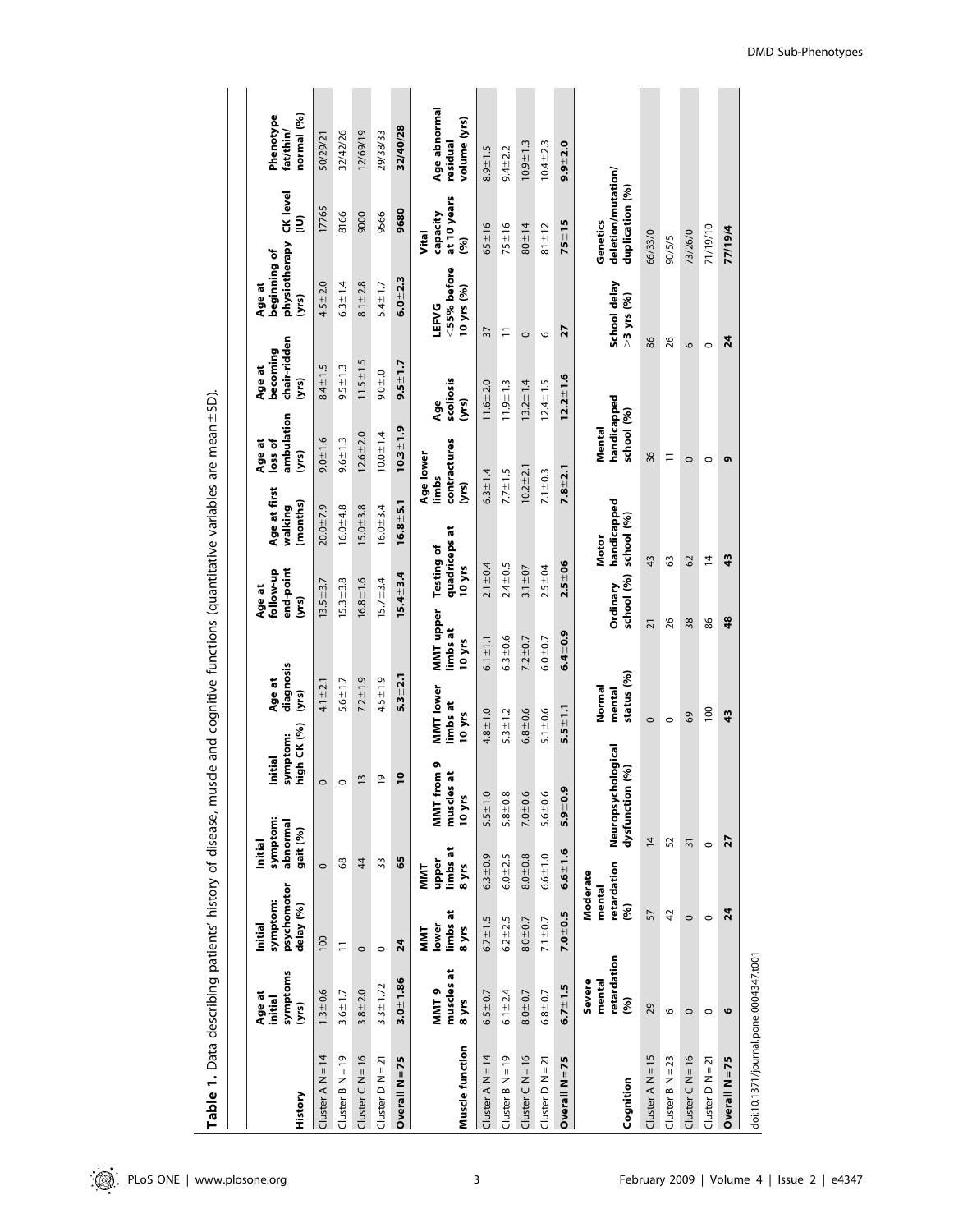

Figure 1. The 4-cluster solution. DMD patients were assigned to 4 clusters in the final hierarchical cluster analysis (linkage: Ward's method, metric: squared Euclidean distance) using CatPCA-derived XY coordinates in a plane defined by the cognition and motor function principal components (axes) (Cronbach's a: 0.859 and 0.721, respectively). Cognition was always altered to various extent in patients with early infantile DMD (A) and classical DMD (B), but was preserved in patients with moderate (C) and severe (D) pure motor DMD who differed markedly in motor function impairment. Overall, cluster A patients were most severely affected. doi:10.1371/journal.pone.0004347.g001

remain in the same cluster on two HCA were considered unclassifiable [21]. To identify early predictive indicators of different outcome patterns, we used a comprehensive set of diagnostic accuracy tests (sensitivity, specificity, kappa, accuracy, positive and negative predictive likelihood values), as previously recommended [23]. These tests were calculated using the Diagnostic Effectiveness module of SISA [24]. Comparisons in figures indicate differences between clusters established by multiple range post-test with  $(p<0.05)$ , following a significant Kruskal-Wallis test (Statgraphics 5.0 Plus). Two-sided p-values are reported, 95% confidence intervals of means or proportions, or box-and-whisker plots  $(10^{th}, 25^{th}, 50^{th}, 75^{th}, 90^{th}$  percentiles) represent data scatter.

# Results

### Global population characteristics (Table 1)

Follow-up of the 75 patients from series 1 ranged from 4.0 to 18 yrs (mean 10.2). Most patients  $(n = 41)$  were older than 16 at end-point. Clinical characteristics are listed in table 1. Briefly, 56% of patients had delayed walking  $(>18 \text{ mo})$ , 56% had never been able to run, and 31% to climb stairs without support. Ability to rise from floor was lost at 8.3 yrs, and to elevate arms at 13.7 yrs. All patients had scoliosis, diagnosed from age 9 to 16. Lower limb tenotomies were performed at 9.6 yrs ( $n = 42$ ), and spinal arthrodesis at 13.2 yrs ( $n = 53$ ). Patients usually had normal respiratory function until 10 yrs. Cardiac failure was diagnosed in 30% of patients at age 12, 7 died from heart failure (2 before 15 yrs, 5 after 20 yrs).

# Identification and characterisation of clusters

CatPCA identified cognitive and motor parameters as the main contributors to the structure of DMD symptoms, which could be adequately described by two independent principal components (figure 1). Six variables contributed to a ''cognition'' axis, including items describing intelligence and education and also age and symptoms at disease onset, and 4 to a ''motor function'' axis, including 3 items describing lower limb function plus ''delay of diagnosis'' which was longer in less severely myopathic patients (table 2).

HCA yielded an optimal 4-cluster solution. Cluster stability testing detected no more than 5/75 unclassifiable cases to be excluded (7%). The final solution consisted of 4 clusters (A:  $n = 14$ , B:  $n = 19$ , C:  $n = 16$ , D:  $n = 21$ ). No statistically significant

Table 2. Variables' contributions to the two principal components (Cronbach's  $\alpha$ , a measure by default for the internal consistency of categorical principal components in the SPSS software, is 0.891 and 0.721), absolute values above 0.500 were retained to define the principal components.

| Variable                                 | <b>Principal component</b> |                              |
|------------------------------------------|----------------------------|------------------------------|
|                                          |                            | 1 Cognition 2 Motor function |
| Cognitive status                         | 0.891                      | $-0.095$                     |
| Maximal education level                  | 0.884                      | $-0.109$                     |
| <b>Education delay</b>                   | 0.840                      | $-0.376$                     |
| Education type of establishment          | $-0.814$                   | $-0.020$                     |
| Age at initial symptoms                  | 0.725                      | 0.132                        |
| Initial symptoms                         | 0.710                      | $-0.353$                     |
| Age at becoming chair-ridden             | 0.226                      | 0.857                        |
| Age at first contractures in lower limbs | 0.298                      | 0.759                        |
| Age at loss of ambulation                | $-0.131$                   | 0.707                        |
| Delay of diagnosis                       | 0.442                      | 0.697                        |

doi:10.1371/journal.pone.0004347.t002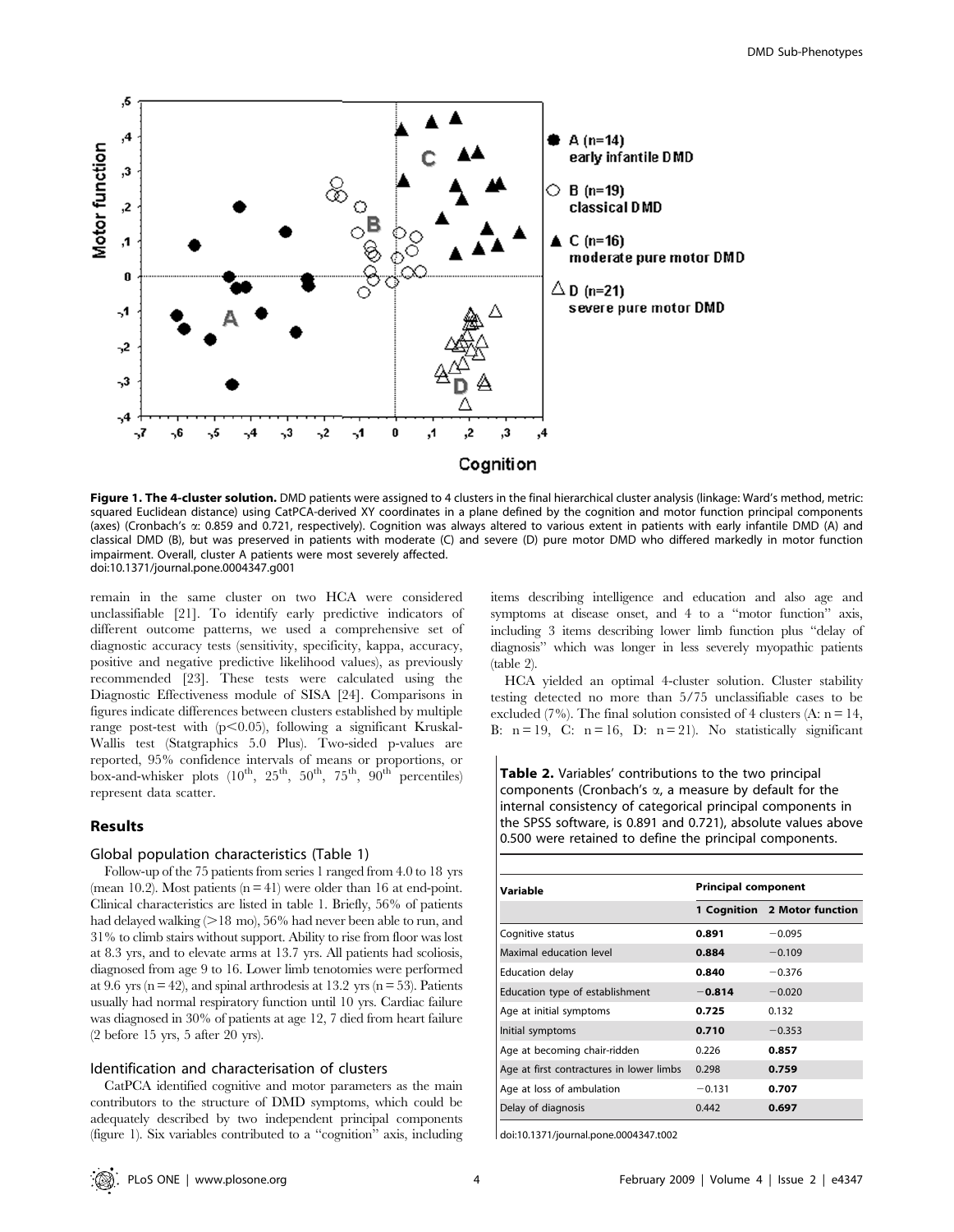

Figure 2. Variables constituting the ''cognition'' (left) and the ''motor function'' (right) principal components. Group A patients manifested early in life by psychomotor delay. ''Cognitive status'' measures increased from cluster A to D (the following classification was used: (I) severely mentally retarded; (II) mildly mentally retarded; (III) borderline; (IV) normal). This was also supported by an identical increase of ''maximal education level" and an inversely symmetrical decrease of "school delay" (p<0.00001 for both, data not shown). Accordingly, 86% of D patients attended an ordinary educational establishment vs. 38% of C, 26% of B and 21% of A patients (all p<0.007 by Fischer exact test). A and C patients had values at each extremity of the motor function spectrum, also comprising the age of becoming "wheelchair-ridden" (p<0.00001, not shown). "Delay of diagnosis'' contributed to the integrity of the second principal component and, notably, to the delineation of cluster D (indicated p values are obtained by Kruskal-Wallis test; clusters were compared by a multiple range post-test with  $p<0.05$ ). doi:10.1371/journal.pone.0004347.g002

differences between clusters could be demonstrated for duration of follow-up: A 10.1 (95% CI: 8.0 to 12.2 yrs), B 9.3 (95% CI: 7.3 to 11.4 yrs), C 9.9 (95% CI: 7.8 to 12.0 yrs), D 11.1 (95% CI: 9.6 to 12.6 yrs), p = 0.47, Kruskal-Wallis test. Clusters were characterised by highly distinctive phenotype and outcome on both cognition and motor function axes (figure 2, left and right columns, respectively). Importantly, clinical variables not used to constitute the model also showed significant differences between clusters (figures 3,4), thus providing basis for the recognition of 4 distinctive DMD subsets: group A (early infantile DMD, 20%) very poor intellectual and motor outcomes; group B (classical DMD, 28%) intermediate intellectual and poor motor outcomes; group C (moderate pure motor DMD, 22%) normal intelligence and delayed motor impairment; and D (severe pure motor DMD, 30%) normal intelligence and poor motor outcome.

Group A was characterised by both precocity and severity of symptoms. Initial symptoms appeared at 1.3 yrs ( $vs. \geq 3.3$  yrs in other groups) and always consisted of psychomotor delay. Patients had the poorest mental status (29% IQ $\leq$ 50; 57% IQ 50-70) and global outcome, as assessed by generally lower cognitive, motor, cardiac and respiratory (figure 4) indices than other groups; 13/14 (93%, 95% CI: 72 to 99%) of these patients were never able to run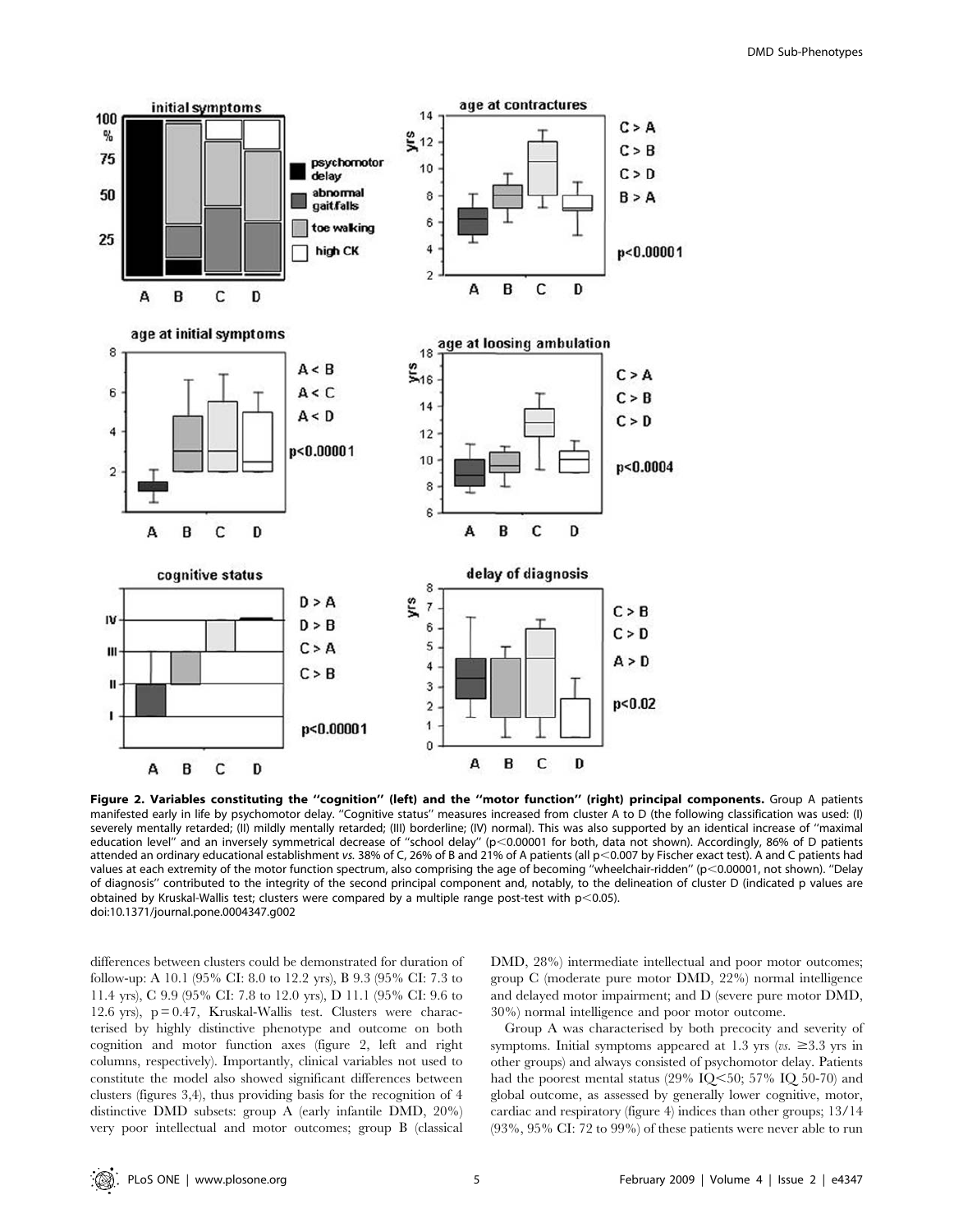

Figure 3. Muscle strength variables not used to constitute the model. C patients had better muscle strength than A, B, or D patients and a retarded onset of scoliosis. These motor parameters, not used in the multivariate analysis, support the validity of the model. ''Age at onset of physical therapy'' trailed behind the evolution of muscle strength and motor function: no clear benefit from therapy could be demonstrated in this series (indicated p values are obtained by Kruskal-Wallis test; clusters were compared by a multiple range post-test with  $p$ <0.05). doi:10.1371/journal.pone.0004347.g003

versus 48% (95% CI: 48 to 62%) in other groups (p $\leq 0.005$ ). They had the highest CK levels at diagnosis (figure 4); 10/14 (72%<sup>o</sup> had cardiomyopathy before 12 yrs, and 13/14 (90%) at 15 yrs.

Group B patients had clinical features and severity similar to the mean values of the overall DMD population, thus corresponding to what is considered the common clinical DMD profile in the literature. They had poor motor outcome (ambulation loss at 9.6 yrs) and mildly impaired mental status; only 3/19 (16%) of patients with cardiac and respiratory dysfunctions before 12 yrs. Group B showed significantly better global outcome than group A, worse mental status than groups C and D, and worse motor status than group C.

Group C patients had the best motor outcome and almost normal cognition. Ambulation loss occurred at 12.5 yrs, and MMT at 8 and 10 yrs was the best measured among DMD patients in both the lower and the upper limbs; contractures and scoliosis onsets were delayed (figure 4); Since DMD diagnosis was delayed in these patients (age 7.2 yrs), physiotherapy was applied later thus excluding better outcome linked to rehabilitation. BMI was intriguingly different, 11/16 (69%) (95% CI: 41 to 89%) of patients being thin vs. 18/54 (33%) (95% CI: 21 to 48%) in other groups  $(p<0.02)$ .

Group D patients had a poor motor outcome similar to group B, but strictly normal cognition. Ambulation loss occurred at 10 yrs. Patients had strictly normal cognitive status and an educational level similar to this of group C. However, 86% of D patients attended an ordinary educational establishment vs. 38% of C, 26% of B and 21% of A patients (all  $p<0.007$  by Fischer exact test).

## Genotype-phenotype correlation

Mutation was identified in 67 patients, including 77% deletions, 19% punctual mutations, and 4% duplications. Mutations are predicted to mainly affect expression of transcripts corresponding to DP427 isoform (mutation in the region of exons  $1-29$ ,  $n = 24$ ),  $DP427+DP260$  (exons  $30-44$ ,  $n = 18$ ), and  $DP427+DP260+$ DP140 (exons 45–55,  $n = 20$ ). Additional involvement of DP116 (exons 56–62), and of DP116+DP71 (after exon 63) occurred in 2 and 3 patients, respectively.

Clinical classification of patients partially correlated with the gene affected region (figure 5), as mutations before exon 30 were found in increasing numbers from group A to D: 18% (A); 29% (B); 40% (C), and 55% (D). Further, we separately explored genotype impact on cognition and motor function. We found that frequency of mutations before exon 30 correlated well with IQ (IQ>71: OR 7.7, 95%CI: 1.6 to 20.4, p<0.003) and retinogram (normal retinogram: OR 9.7,  $p<0.007$ ), whereas no correlation with any motor parameter could be demonstrated (e.g. age of ambulation loss  $>10$  yrs: OR 1.2, 95%CI: 0.4 to 3.4, p = 0.44). As expected, the 3 patients with mutation after exon 63 affecting the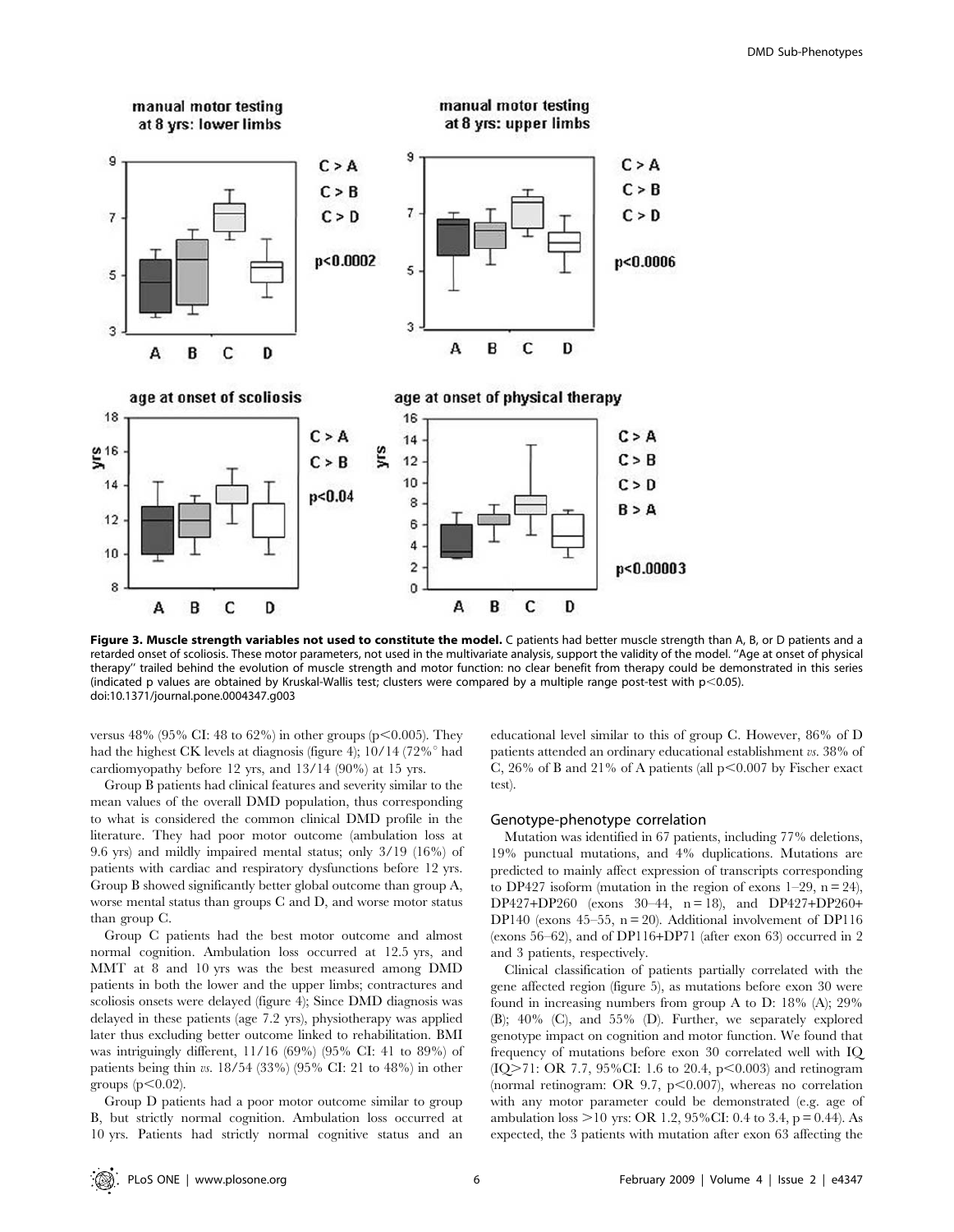

Figure 4. Pulmonary and cardiac function variables not used to constitute the model. Group A patients had poorest respiratory and myocardial functions and highest serum CK levels at diagnosis. These variables, not used in the multivariate model, also corroborate its predictive relevance (indicated p values are obtained by Kruskal-Wallis test; clusters were compared by a multiple range post-test with  $p<0.05$ ). doi:10.1371/journal.pone.0004347.g004

brain specific DP71 transcript had severe mental retardation [20] and were classified in group A.

#### Selective indicators for patient classification

Then, we examined if a reduced set of criteria could be sufficient to classify patients. Using diagnostic accuracy tests, we searched for simple and widely available indicators allowing discrimination of patients from group A  $vs.$  B+C+D, group C  $vs.$ A+B+D, and group B vs. D. Results are listed in tables 3 and 4. Consistent with the precocity of their psychomotor symptoms, patients classified in group A were reliably identified by ''psychomotor delay as first symptom'' (sensitivity: 0.93, specificity: 0.95). In the same way, group C patients, whose motor handicap less severe had and occurred later in life, could be identified by "loss of ambulation  $>11$  yrs" (sensibility 0.78, specificity 0.96).

These two indicators appeared as suitable and simple surrogate criteria for recognition of group A and group C patients, respectively. Combinations of criteria also gave good results. Combination of "clinical onset  $\leq$  yrs" with "mental retardation" (severe or mild) assigned patients to group A (sensitivity 0.93, specificity 0.98) with even higher positive predictive value than the criterion ''psychomotor delay as first manifestation'' (PPV: 0.93 vs. 0.81). Combination of "lower limb MMT score $\geq 6$  at 8 yrs" with "normal or borderline cognitive status" most reliably assigned patients to group C (sensitivity: 1, specificity: 0.94). Compared to the criterion "loss of ambulation  $>11$  yrs", combined criteria showed higher accuracy and offered the advantage of being usable at a much younger age. Combined criteria allowed exclusion of group A and C patients from the series. In the remaining population, IQ categorically segregated group D from group B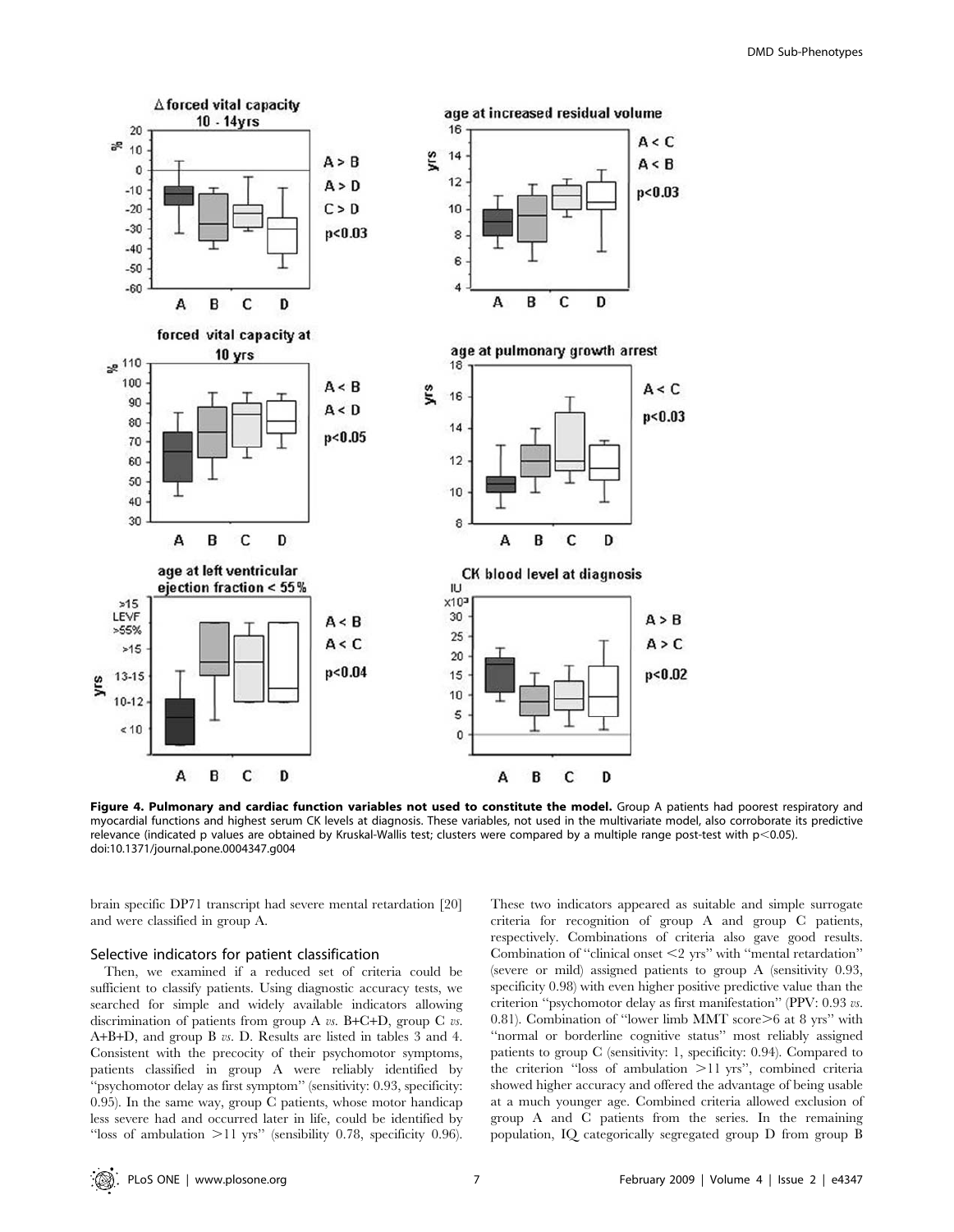

Figure 5. Genotype/phenotype correlations. Proportion of patients with a mutation upstream to exon 30 steadily increased from group A to D. This ascent correlated with spared cognition (mental status: p<0.0003) but not with motor function (age at ambulation loss: NS) (Fisher's exact test). Expectedly, the 3 patients with mutation after exon 63 affecting the brain specific DP71 transcript were classified in group A. doi:10.1371/journal.pone.0004347.g005

patients. Notably, predictive combinations reliably identified patients classified by surrogate indicators as early infantile DMD (table 3) and moderate pure motor DMD (table 4).

To test the robustness of these predictive criteria, we examined an additional set of 34 unselected DMD patients aged more than 12 (series 2). Files contained data required to retest group A and C patients (age of onset with type of initial symptoms,  $n = 32$ ; and MMT at 8 yrs with mental status evaluation,  $n = 34$ ), but were not complete enough to classify patients by the multivariate model. Surrogate criteria, however, allowed satisfactory recognition of patients with clinically evident early infantile DMD (''psychomotor delay as first manifestation",  $n = 8$ ) and with moderate pure motor DMD (identified a *posteriori* by "loss of ambulation  $>11$  yrs",  $n = 9$ ). Data for major motor parameters such as MMT of lower limbs, ages at loosing ambulation or at onset of scoliosis, and of becoming wheel-chair-ridden were very similar for moderate pure motor DMD patients identified by multivariate analysis (series 1) or by surrogate criteria (series 2) (not shown). As shown in table 5, early predictive criteria in combination assigned patients in these two subgroups, with similarly good efficiency in series 1 and 2.

## Discussion

In this study, we substantiated DMD's clinical heterogeneity and identified 4 subsets of patients with different cognitive and motor outcomes. Despite rough correlation of cognitive impairment with the mutated region in the dystrophin gene, and of low BMI with better motor outcome, neither genotyping nor nutritional status served to identify DMD subsets, whereas age and type of symptoms at onset, muscle strength at 8 yrs, and IQ, did.

Unlike previous studies conducted on the whole spectrum of dystrophinopathies [9,10], we stringently included patients without any residual dystrophin at Western blot. Mutation could be identified in 89% of patients, a satisfactory prevalence for DMD series. Global characteristics of our DMD population were similar to those previously reported in terms of ages at diagnosis  $(5.2 \text{ vs.})$ 5.3 yrs), first walking (16 vs. 20 mo), first symptoms (3 vs. 2.4 yrs), and chair-ridden (10.2 vs. 9.5 yrs) [8].

Admittedly, our study has the drawbacks of any retrospective clinical investigation, such as variable follow-up duration which occasionally resulted in missing data for delayed events in the youngest patients (e.g. spinal arthrodesis or cardiomyopathy). A long-term follow-up  $(>10 \text{ yrs})$  prospective study on the global clinical variables of DMD, however, is unlikely to be undertaken.

A strong point of the study is that patients were followed by the same medical team, collecting data on a systematic basis twice a year and maintaining homogeneous practices along the entire follow-up. For example, none of the patients had received steroids.

Multivariate classification approaches can be applied to small cohorts [25,26]. They were used for example to subclassify spinal muscular atrophy patients ( $n = 102$ ) into 3 severity types [27] or to delineate specific epilepsy syndromes  $(n = 72)$  for the rapeutic purposes [22]. The power of such approaches reside in their ability

Table 3. Simplified indicators of congenital DMD (cluster A) derived from series 1.

|                                                                                                                                                                      | Sensitivity   | <b>Specificity</b> | Accuracy      | Kappa         | PPV**         | NPV**         |
|----------------------------------------------------------------------------------------------------------------------------------------------------------------------|---------------|--------------------|---------------|---------------|---------------|---------------|
| Psychomotor delay as 1 <sup>st</sup> symptom $\rightarrow$ congenital DMD defined by cluster analysis <sup>*</sup>                                                   | 0.93          | 0.95               | 0.94          | 0.83          | 0.81          | 0.98          |
|                                                                                                                                                                      | $0.64 - 1.00$ | $0.84 - 0.99$      | $0.85 - 0.98$ | $0.60 - 1.00$ | $0.57 - 0.93$ | $0.91 - 1.00$ |
| Age initial symptom <2 yrs+cognitive status $I, II*** \rightarrow$ congenital DMD defined by<br>cluster analysis*                                                    | 0.93          | 0.98               | 0.96          | 0.91          | 0.93          | 0.98          |
|                                                                                                                                                                      | $0.64 - 1.00$ | $0.89 - 1.00$      | $0.84 - 0.99$ | $0.68 - 1.00$ | $0.68 - 0.98$ | $0.91 - 1.00$ |
| Age initial symptom $\leq$ yrs+cognitive status I, II $\rightarrow$ congenital DMD defined by<br>surrogate criterion (psychomotor delay as 1 <sup>st</sup> symptom)* | 0.88          | 1.00               | 0.97          | 0.92          | 1.00          | 0.94          |
|                                                                                                                                                                      | $0.64 - 0.98$ | $0.92 - 1.00$      | $0.89 - 1.00$ | $0.68 - 1.00$ | $0.78 - 1.00$ | $0.81 - 0.99$ |
|                                                                                                                                                                      |               |                    |               |               |               |               |

\* Yate's Chi square: all p = 0.00001, exact 95% confidence limits.

\*PPV and NPV, positive or negative predictive value

\*I: severe mental retardation, II: mild mental retardation (see methods).

doi:10.1371/journal.pone.0004347.t003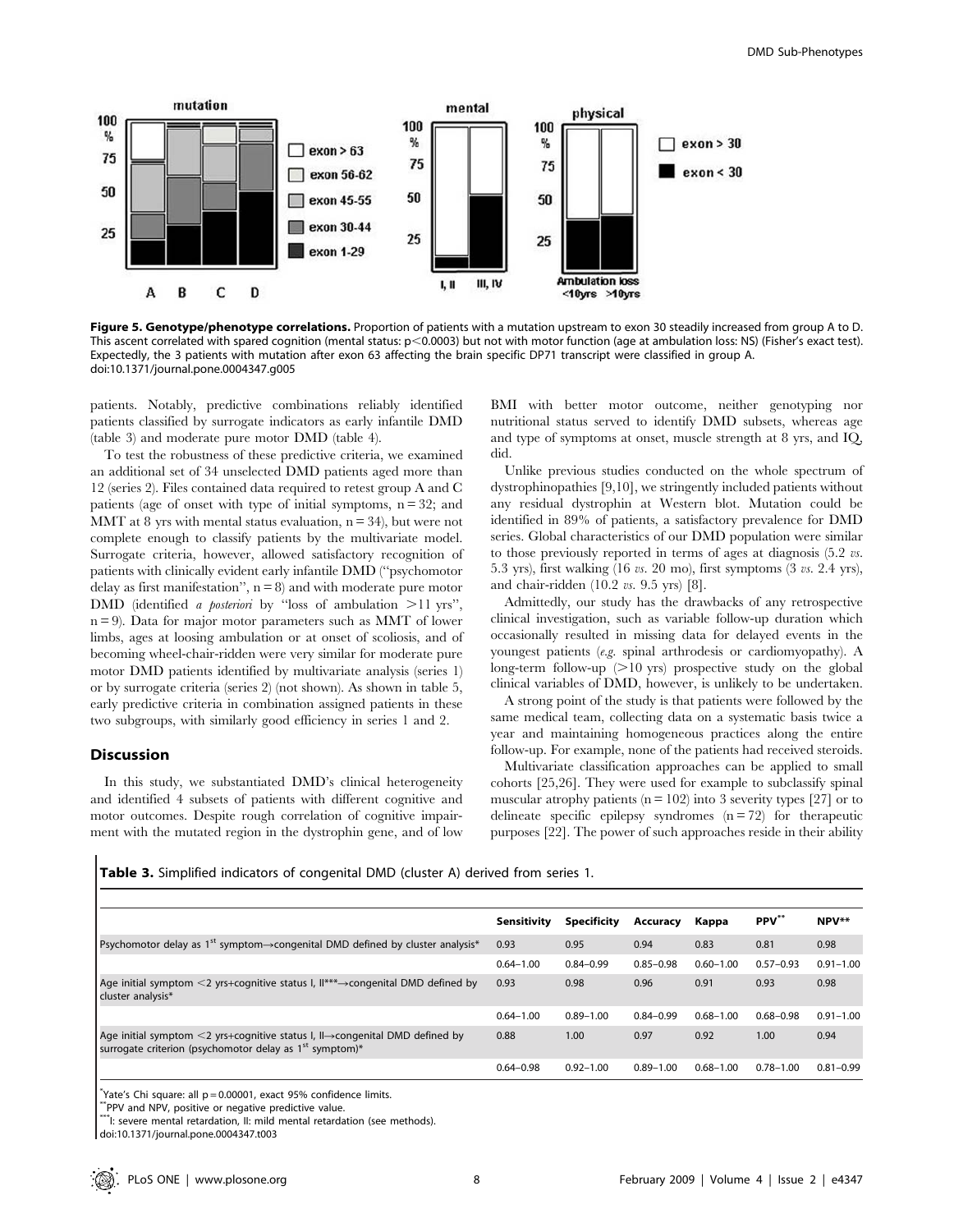Table 4. Simplified indicators of moderate pure motor DMD (cluster C) derived from series 1.

|                                                                                                                                                    | <b>Sensitivity</b> | <b>Specificity</b> | Accuracy      | Kappa         | PPV**         | NPV**         |
|----------------------------------------------------------------------------------------------------------------------------------------------------|--------------------|--------------------|---------------|---------------|---------------|---------------|
| Ambulation loss $>11$ yrs $\rightarrow$ moderate pure motor DMD defined by<br>cluster analysis*                                                    | 0.78               | 0.96               | 0.91          | 0.77          | 0.88          | 0.93          |
|                                                                                                                                                    | $0.59 - 0.97$      | $0.91 - 1.00$      | $0.85 - 0.98$ | $0.53 - 1.00$ | $0.71 - 1.00$ | $0.80 - 1.00$ |
| MMT >6 at 8 yrs plus+cognitive status III, IV $\rightarrow$ moderate pure motor<br>DMD defined by cluster analysis*                                |                    | 0.94               | 0.96          | 0.88          | 0.83          | 1.00          |
|                                                                                                                                                    | $0.72 - 0.99$      | $0.80 - 0.99$      | $0.84 - 0.99$ | $0.59 - 1.00$ | $0.55 - 0.95$ | $0.80 - 0.99$ |
| MMT >6 at 8 yrs plus+cognitive status III, IV $\rightarrow$ moderate pure motor<br>DMD defined by surrogate criterion (ambulation loss $>11$ yrs)* | 0.83               | 0.94               | 0.91          | 0.78          | 0.83          | 0.94          |
|                                                                                                                                                    | $0.51 - 0.97$      | $0.79 - 0.99$      | $0.78 - 0.97$ | $0.49 - 1.00$ | $0.55 - 0.95$ | $0.81 - 0.99$ |

\* Yate's Chi square: all p = 0.00001, exact 95% confidence limits.

\*\*PPV and NPV, positive or negative predictive value.

\*\*\*III borderline normal, IV normal (see methods). doi:10.1371/journal.pone.0004347.t004

to uncover, without a priori hypotheses, variables that participate to data structure [28]. These variables may seem poorly relevant when considered individually, e.g. ''type of educational establishment'' and ''delay of diagnosis'' strongly contributed to the stable 4-cluster solution.

The 4 DMD subsets mainly differed by cognitive and motor involvement.

Group A included 20% of patients with early infantile form of DMD, somewhat similar to that previously described as congenital DMD [29]. These patients came early to medical attention (1.2 yrs) because of psychomotor delay affecting speaking more than walking. Severe (1/3) to moderate (2/3) mental retardation was constant. Despite early onset, diagnosis was delayed considerably and was performed usually when motor deficit had become obvious. They had the poorest motor, respiratory and cardiac outcomes, i.e. the most severe striated muscle involvement. For example, 2/3 of them had cardiac dysfunction before age 12. Accordingly, the highest CK levels were found in this group. Finally, patients with psychomotor delay as the initial manifestation, with marked hyperCKaemia, and who have never been able run, form an easily recognizable subset of severe DMD.

Group B designated as classical form of DMD, included 28% of patients with clinical features and functional parameters similar to the overall DMD population. Despite poor motor outcome and constant learning difficulties, these patients could not be easily recognised due to lack of specific or salient clinical characteristics.

Group C (moderate pure motor DMD) included 22% of patients, sharply contrasting with the others because of a better

muscular status. As a corollary, both DMD diagnosis (7.2 yrs) and rehabilitation onset were delayed in these patients. Intriguingly, most of them attended motor handicapped schools, and were thin according to BMI (69% vs. 31% in other groups, p $<$ 0.03). Why nutritional status in DMD is highly variable remains unclear, but low BMI in group C patients supports the view that limited burden of the weakened muscles may be an advantage in DMD [30].

Group D patients (severe pure motor DMD) included 30% of patients with sharp contrast between severe motor involvements and perfectly spared cognitive functions. Complementary Western blot analyses were systematically conducted to explain discrepancy of muscle involvement in groups C and D patients. They failed to detect different levels of relevant muscle proteins including dystroglycans, sarcoglycans, dysferlin, and calpain (data not shown).

There were inter-group genotypic variations as mutations before exon 30 increased in numbers from group A to D. Location of the mutation selectively influenced cognitive but not motor outcome. When cognition was evaluated separately, correlations remained incomplete, except for rare mutations occurring after exon 63 that were exclusively found in group A and associated with severe mental retardation [20]. Lack of correlation with motor outcome suggests impact of other factors than the mutation itself on severity of the myopathy [31]. Whether these factors implicate genetic components remains to be established [4]. As genotyping appeared nearly useless to predict motor outcome, we searched for robust clinical indicators allowing early classification of almost any DMD patient. Group A patients

Table 5. Simplified indicators applied to congenital and to moderate pure motor DMD in series 2.

|                                                                                                                     | Sensitivity       | <b>Specificity</b> | Accuracy      | Kappa         | PPV**         | NPV**         |
|---------------------------------------------------------------------------------------------------------------------|-------------------|--------------------|---------------|---------------|---------------|---------------|
| Age initial symptom <2 yrs+cognitive status I,<br>$\mathbb{H}^{***}$ -psychomotor delay as 1 <sup>st</sup> symptom* | 0.86              | 0.96               | 0.94          | 0.86          | 0.86          | 0.96          |
|                                                                                                                     | $0.47 - 0.97$     | $0.80 - 0.99$      | $0.77 - 0.99$ | $0.47 - 1.00$ | $0.47 - 0.97$ | $0.80 - 0.99$ |
| MMT>6 at 8 yrs plus+cognitive status III,<br>$IV*** \rightarrow$ ambulation loss >11 yrs*                           | 1.00 <sub>1</sub> | 0.92               | 0.94          | 0.86          | 0.82          | 0.94          |
|                                                                                                                     | $0.63 - 0.99$     | $0.73 - 0.99$      | $0.79 - 0.99$ | $0.53 - 1.00$ | $0.52 - 0.95$ | $0.86 - 1.00$ |

\* Yate's Chi square: all p = 0.00001, exact 95% confidence limits.

\*\*PPV and NPV, positive or negative predictive value.

\*\*\*I severe mental retardation, II mild mental retardation, III borderline normal, IV normal (see methods).

doi:10.1371/journal.pone.0004347.t005